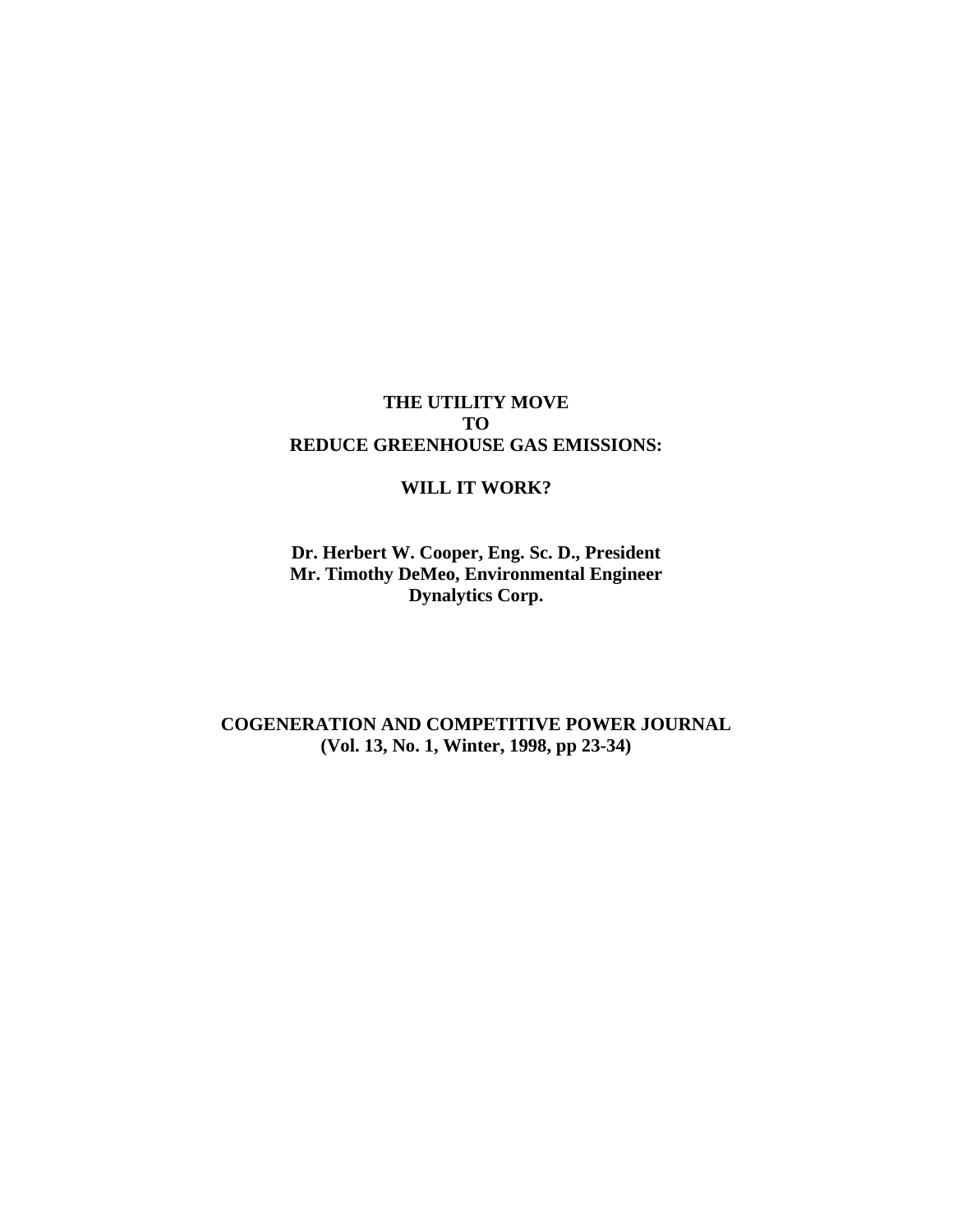### **THE ELECTRIC UTILITY MOVE TO REDUCE GREENHOUSE GAS EMISSIONS:**

### **WILL IT WORK?**

### **Dr. Herbert W. Cooper, Eng. Sc. D., President Mr. Timothy DeMeo, Environmental Engineer Dynalytics Corp.**

# **BACKGROUND**

Awareness of global environmental issues has been steadily increasing for more than a decade. As a result, numerous international conferences, meetings, treaties and agreements have taken place or been negotiated upon in an effort to mitigate the negative impacts human activity is having on the earth and its atmosphere. Examples of relevant multilateral agreements include:

- The Vienna Convention for the Protection of the Ozone Layer, 1985
- The Montreal Protocol on Substances that Deplete the Ozone Layer, 1987
- The Annual United Nations Conference on the Environment and The Rio Climate Treaty, 1992.

The most recent global initiative, in 1992, concerning the environment, The United Nations Framework Convention on Climate Change (UNFCCC) is focused on the reduction of green-house gas emissions in an effort to prevent climate change and combat potential global warming. Parties of the UNFCCC acknowledge that the global nature of climate change calls for the widest possible cooperation by all countries and their active participation in an effective and appropriate international response.

While the extent, and even the existence, of global warming is somewhat controversial, the majority of the scientific community believes the process, with potentially disastrous consequences, is now occurring. Mankind's release to the atmosphere of certain chemicals, including one class of refrigerants and carbon dioxide (CO2) is believed to be a major contributor. Carbon dioxide is the only greenhouse gas emitted in substantial quantities from fossil fuel power plants. It, however, is produced in vast amounts from the world's power plants.

Most importantly, a somewhat greater amount of CO2 is produced from the internal combustion engines of automobiles and trucks.

Target reductions for greenhouse gas emissions are the return and stabilization, prior to calendar year 2000, of emissions at or below levels exhibited in 1990. This is an exceedingly ambitious, and totally unrealistic, target for the industrially advanced countries whose economies depend on large per capita energy and chemical uses. Emission targets have been stated by twenty-eight countries,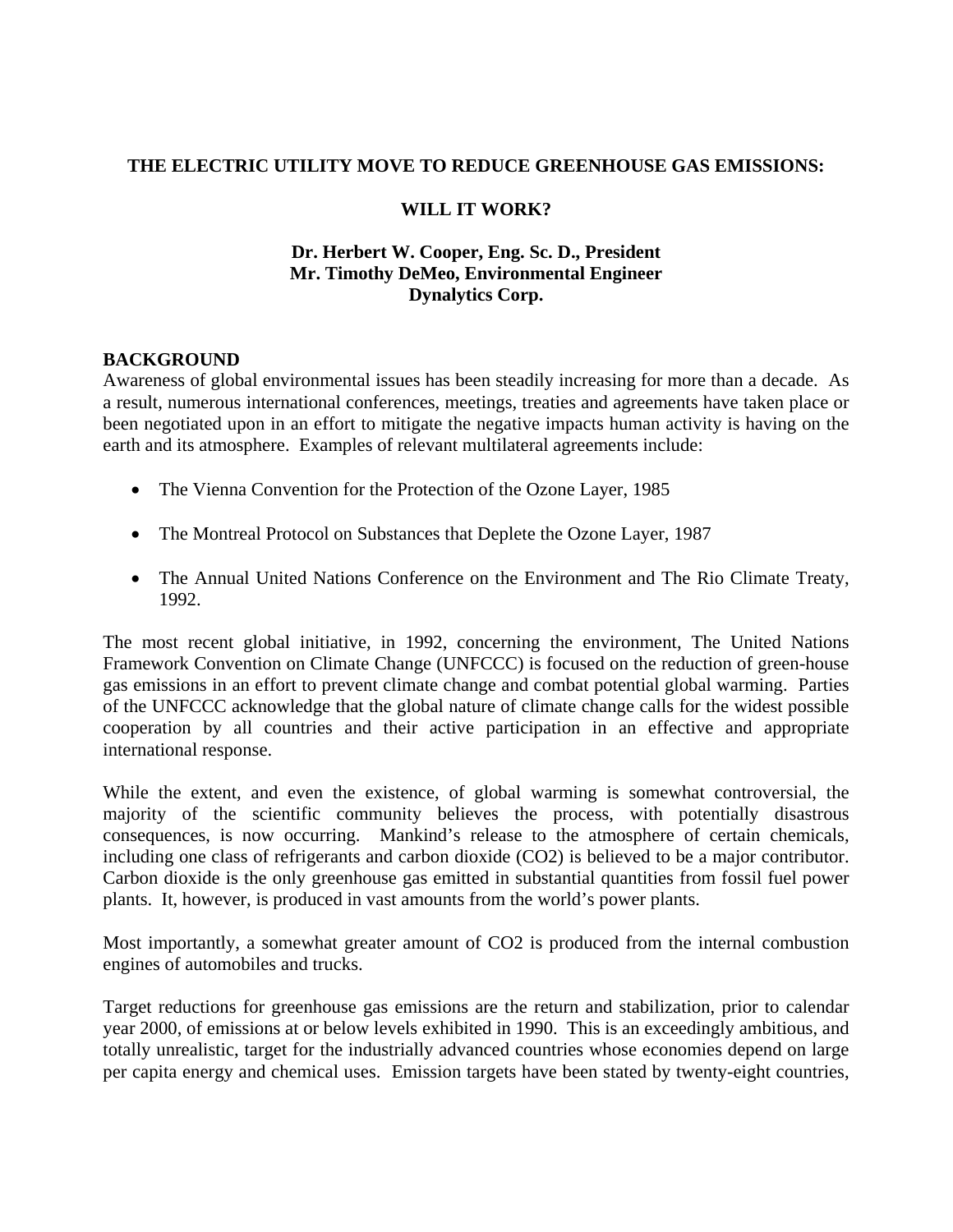for various gases, with differing base-level years, differing target years, and a certain amount of ambiguity.

Many countries are resisting becoming involved for a combination of economic and political reasons. They fear their economic growth will be restrained, and that participation will lead to additional unwelcome involvement in their internal affairs by other countries.

In an effort to meet scheduled reductions in greenhouse gases, in accordance with the UNFCCC, President Clinton instituted the U.S. Climate Change Action Plan in October 1993. A key element of the plan is the establish-ment of the Climate Challenge Program, a joint voluntary partnership between the electric utility industry and the U.S. Department of Energy with a goal of reducing or avoiding emissions of greenhouse gases, or sequestering them.

The U.S. Climate Challenge Program encourages industry-wide initiatives as a means of accomplishing greenhouse gas reduction goals. It provides the electric utility industry with an opportunity to influence the direction of regulatory approaches that may be implemented in the future. This proactive approach to managing greenhouse gas emissions is an attractive alternative for utilities, as opposed to strict government intervention that dictates specific controls and technologies that must be implemented.

An initiative developed by the Edison Electric Institute, with the support of more than fifty electric utility companies, launched the Utility Forest Carbon Management Program (UFCMP). The goal of this program is to reduce greenhouse gas emissions, as committed to under the Climate Challenge Program. The UFCMP has implemented several voluntary projects, with expected benefits to include the effective management of several million tons of carbon dioxide over project lifetimes.

Examples of UFCMP projects include rural tree planting, forest preservation activities, forest management and research efforts undertaken at both domestic and international sites.

Another program created in accordance with the UNFCCC is the United States Initiative on Joint Implementation (USIJI). This program, also voluntary, seeks as its ultimate objective the stabilization of greenhouse gases at levels that prevent dangerous interference with the earth's climate system. What is unique about this program is that it promotes cooperative agreements be-tween interests in two or more countries. The concept of joint implementation activities was first introduced and adopted at the 1992 Earth Summit in Rio de Janeiro.

The joint implementation program is still in its development stage. All potential projects must meet strict requirements before receiving approval from the USIJI evaluation panel. Project developers seeking to participate must evaluate their prospective projects for expected impacts on greenhouse gas emissions. Any claimed reductions must be verifiable and permanent. Developers must also provide for monitoring and verification of emissions. Projects approved under the USIJI must also receive long-term commitments from developers and project host-country governments, to assure that reductions in greenhouse gas emissions are not ultimately reversed.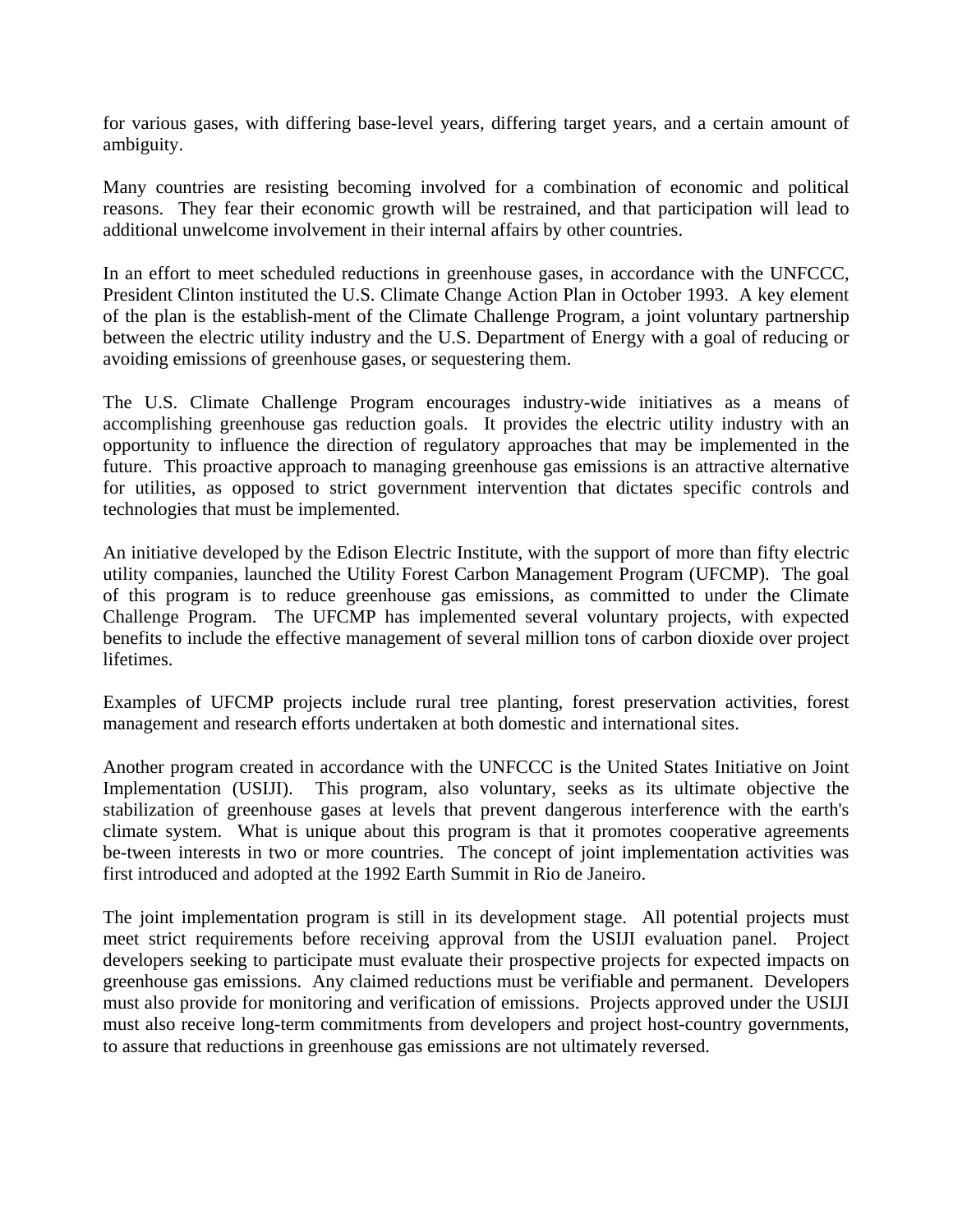Emission credits, also known as emission reduction credits, tradeable emission permits and offsets, created as a result of joint implementation projects, will not be recognized until after the expiration of the pilot phase of the program, due to end in calendar year 2000. It is envisioned that, after the pilot phase is completed, a market-based trading system for greenhouse gas offsets will have developed, enabling participants (both buyers and sellers) to derive benefits. This ability to buy and sell emission credits will ideally create a further incentive for investors in developed countries to undertake additional joint implementation projects to in order to create more tradable credits. This expected market-driven growth is the backbone of the joint implementation program, as its success is dependent on voluntary participation.

# **REQUIREMENTS FOR PARTICIPATION**

Since the USIJI is a government program, there are, of course, numerous requirements for participation, most of which are normal and reasonable. Three that Dynalytics specifically calls to the attention of prospective participants must be carefully considered.

- ADDITIONALITY: A criteria for USIJI projects requires applicants to demonstrate to the satisfaction of the evaluation panel that proposed measures undertaken are above and beyond what would have reasonably occurred without the project. This may be a contentious issue for power projects that are quite often implemented using gas-fired turbines to rapidly add generating capacity, although indigenous oil, lignite or coal may be available as alternate fuels. Similarly, it may be difficult to establish that fuel-switching or efficiency improvements are above and beyond what would have otherwise occurred.
- PUBLIC DISCLOSURE: The program's purpose is to contribute to domestic and international knowledge about joint implementation at the project level. All information submitted to the USIJI evaluation panel for review will thus be considered public and may be published without prior notification or approval of the applicant. Program guidelines allow protection of confidential or proprietary business information. If the applicant wishes to invoke this protection, all information being claimed as confidential must be appropriately indicated when the initial proposal is submitted. The major drawback to asserting confidentiality claims is that the evaluation panel has the right to not include projects which, due to claims of confidentiality, will not serve the program purpose effec-tively.
- LONG-TERM NATURE OF PROJECTS: By their very nature, pro-jects associated with reducing global warming tend to need long times to be effective. It is important to obtain, and document, support of the involved governments. This may be difficult for projects that offer little, if any, direct economic benefits. Given the lengthy project durations, any assessment of economics, moreover, is sensitive to assumptions made about the future value (as a sales price or as a necessary asset for additional construction) of an emission reduction. These are in addition to the more common uncertainties of future utility costs, infla-tion rates, possible availability of new technologies and the like.

# **ADVANTAGES OF JOINT IMPLEMENTATION**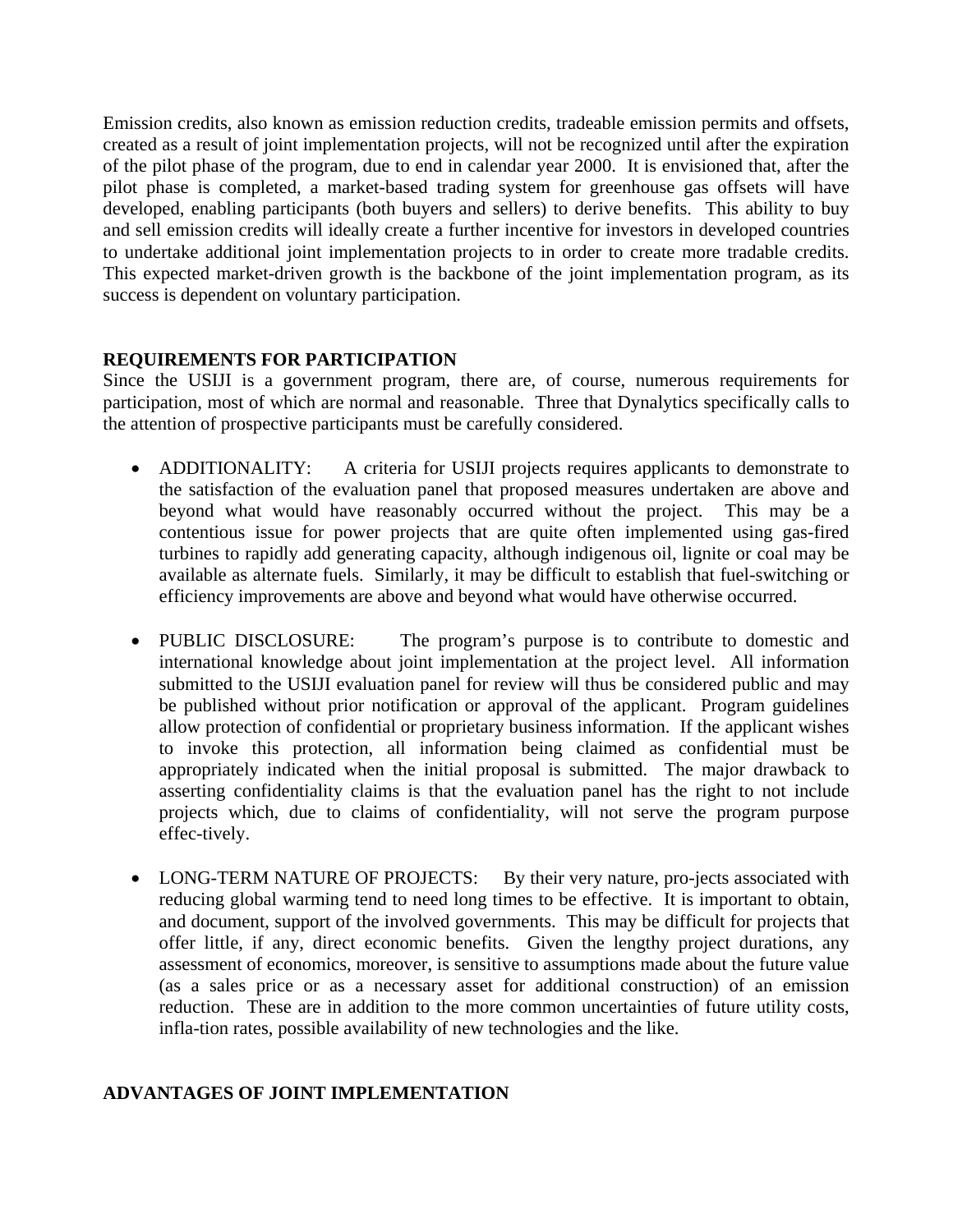Benefits from the reduction of greenhouse gases are global, as the earth's atmo-sphere has no boundaries; reductions made in emissions, no matter in what part of the world they actually occur, will benefit the population as a whole.

The joint implementation approach to managing greenhouse gases is attrac-tive to developers and others from developed countries because it provides the opportunity for reducing emissions at a lower cost. This opportunity exists by undertaking projects in developing countries that are typically rapidly expanding their infrastructure and adding electric capacity, creating an opportunity to reduce emissions through appropriate technology. Seeking emission reductions in highly developed countries is not as attractive to USIJI participants since the margin of improvement is much narrower, due to competitive pressures and prudency reviews that have already forced facilities to control fuel consumption, and thus carbon dioxide emissions.

# **ADVANTAGES TO PARTICIPATING**

Increasing efficiency in developing countries requires the transfer of innovative technologies and expertise to facilitate emission reductions. Without this technology transfer, and substantial financial investment, these countries would not have the resources to realize any reductions in greenhouse gas emis-sions. By participat-ing in USIJI activities, project participants will provide the necessary financial and technological resources to host countries. In return, participants will receive emission reduction credits resulting from reductions in emissions that are attributable to project activities. These credits, distributed to project partners at percentages negotiated within the partnership, can offset emission reduction obligations in a project partner's home country or, in the future, may be sold or traded.

The USIJI Secretariat sponsors public recognition events, showcasing individual projects and partners in its meetings and publications. The global exposure project participants will receive, as project evaluations are conducted and publicized, will enhance participants' public image and credibility. Successful projects will enhance future projects' chances of receiving approval and obtaining financing, as project acceptance and positive results are demonstrated.

Participants in joint implementation projects during the pilot phase also have the benefit of helping to shape the program during its early development. Additionally, participating in joint implementation projects provides access to energy and environmental markets in a project's host country, which may potentially lead to future business opportunities.

The most important benefit for an electric power project developer is political. The host country can, with the developer's help, demonstrate tangible progress to meeting treaty obligations. Streamlined licensing may be provided as a tacit quid pro quo.

These benefits combined with the health, environmental and economic benefits provided to a project's host country, make joint implementation projects an attractive and viable activity.

# **DEMONSTRATION PROJECTS**

# **1. Carbon Sequestration Projects**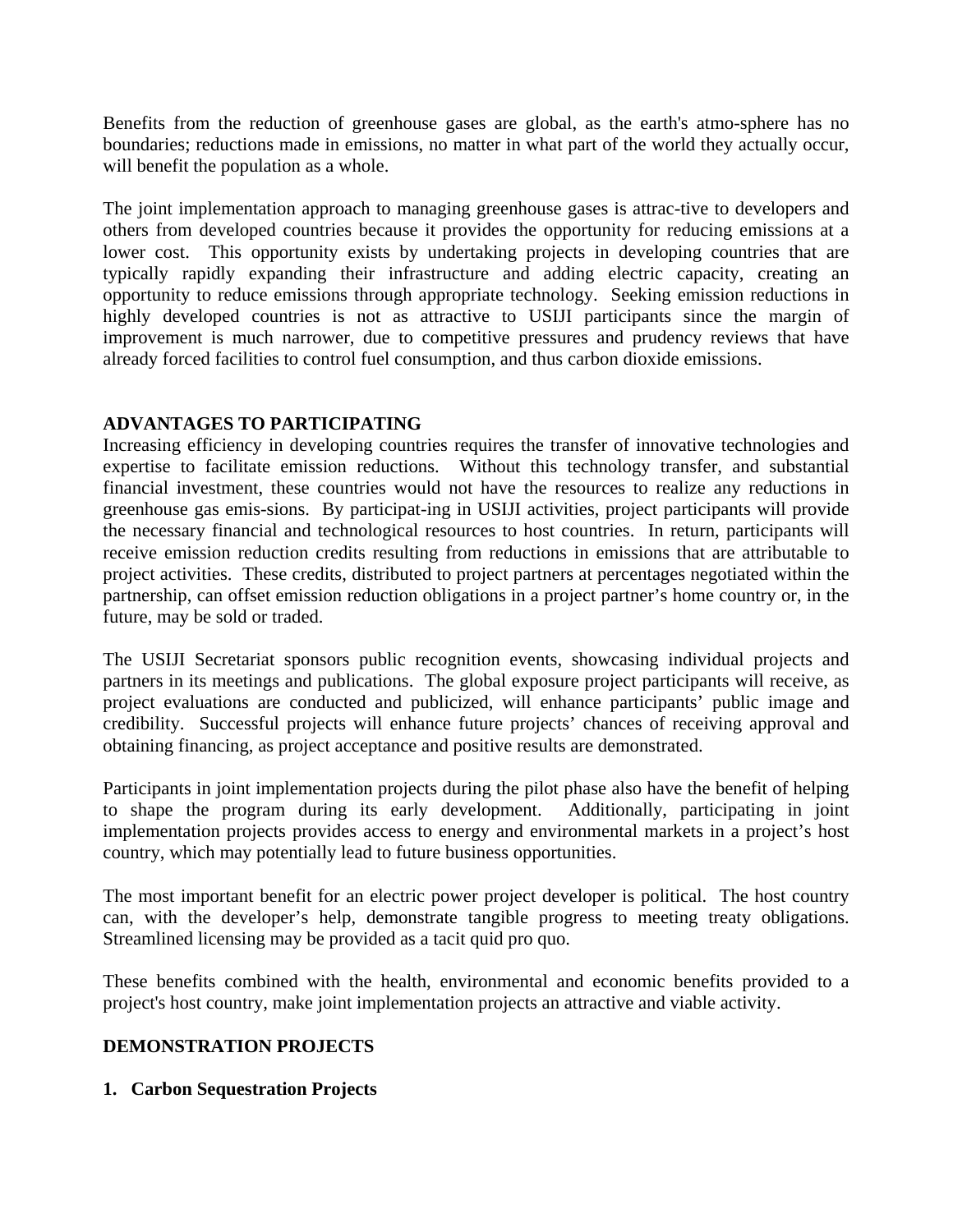Several projects are exploring ways to use two characteristics of trees; they remove carbon dioxide from the air, and they convert it to plant tissue. Trees are, in fact, approximately fifty percent carbon, by weight. The Rio Bravo Carbon Sequestration Project in Belize is typical. This project, undertaken by Wisconsin Electric Power Company and other investors in the Central American nation of Belize, is an example of a UFCMP project undertaken in accordance with the Climate Challenge Program and the USIJI. The primary objective of this project is to explore and successfully demonstrate incentive-based opportunities for private voluntary international cooperation in greenhouse gas mitigation, conservation and sustainable development.

The project has two components: (1) The purchase of a 15,000 acre parcel of endangered forest land, adding to existing protected areas. (2) The implementation of economically sustainable forest management practices on the newly acquired land parcel and an additional 120,000 acre parcel of protected forest. The project is collecting data to quantify the optimal balance between cost-effective carbon dioxide sequestration, economically sustainable forest yield and environmental protection. Expected benefits include an estimated 5.2 million tons of carbon dioxide being sequestered over the project life, in addition to providing economic benefits to the neighboring population.

Somewhat similar projects in Costa Rica include the Biodiversifix Forest Restoration Project, Project Carfix (sustainable forest management), Klinkifix (conversion, of low-carbon pastures to high-carbon forests,) and Ecoland (purchase of a tropical forest to avoid deforestation.) Reforestation projects in Russia (Rusafor), Poland (Krkonose Park) and Panama (Chirigui Province) are also proceeding, as are the Bottomland Hardwood Forest Restoration Project, the Pacific Forest Trust's Forests Forever Fund and the Western Oregon Carbon Sequestration Project (all three in the United States) and the Reduced Impact Logging Project in Malaysia.

#### **2. Use of Non-Fossil Fuels**

Carbon dioxide reductions can be achieved by Afuel switching@ to solar, wind or hydroelectric sources. The Honduras Solar-Electric project, as an example, intends to replace kerosene lamps with solar powered lights in regions that have no electricity. Additionally, batteries are widely used in Honduras for radios, flashlights and televisions. The project also plans to implement battery-charging using photovoltaic cells, thus displacing electricity that was generated from fossil fuels. Preliminary sponsors include Enersol Associates (a not-for-profit organization) and Sandia National Laboratories. Enersol has received a few small grants, but not yet attracted sufficient funding from investors.

Similar projects include the 6.4 megawatt Aeroenergia Wind Facility Project, the twenty megawatt Plantas Eolicas S.A. Wind facility, and the twenty megawatt Tierras Morenas Windfarm Project (all in Costa Rica), as well as the sixteen megawatt Dona Julia Hydroelectric Project in Costa Rica and the fifty megawatt El Hoyo - Monte Galan Geothermal Power Project in Nicaragua.

#### **3. Fuel Switching: Coal or Oil to Natural Gas**

The City of Decin located in northern Bohemia (Czech Republic) will replace part of an aging, lignite/coal fired district heating system. The old coal-fired boilers of the Bynov District Heating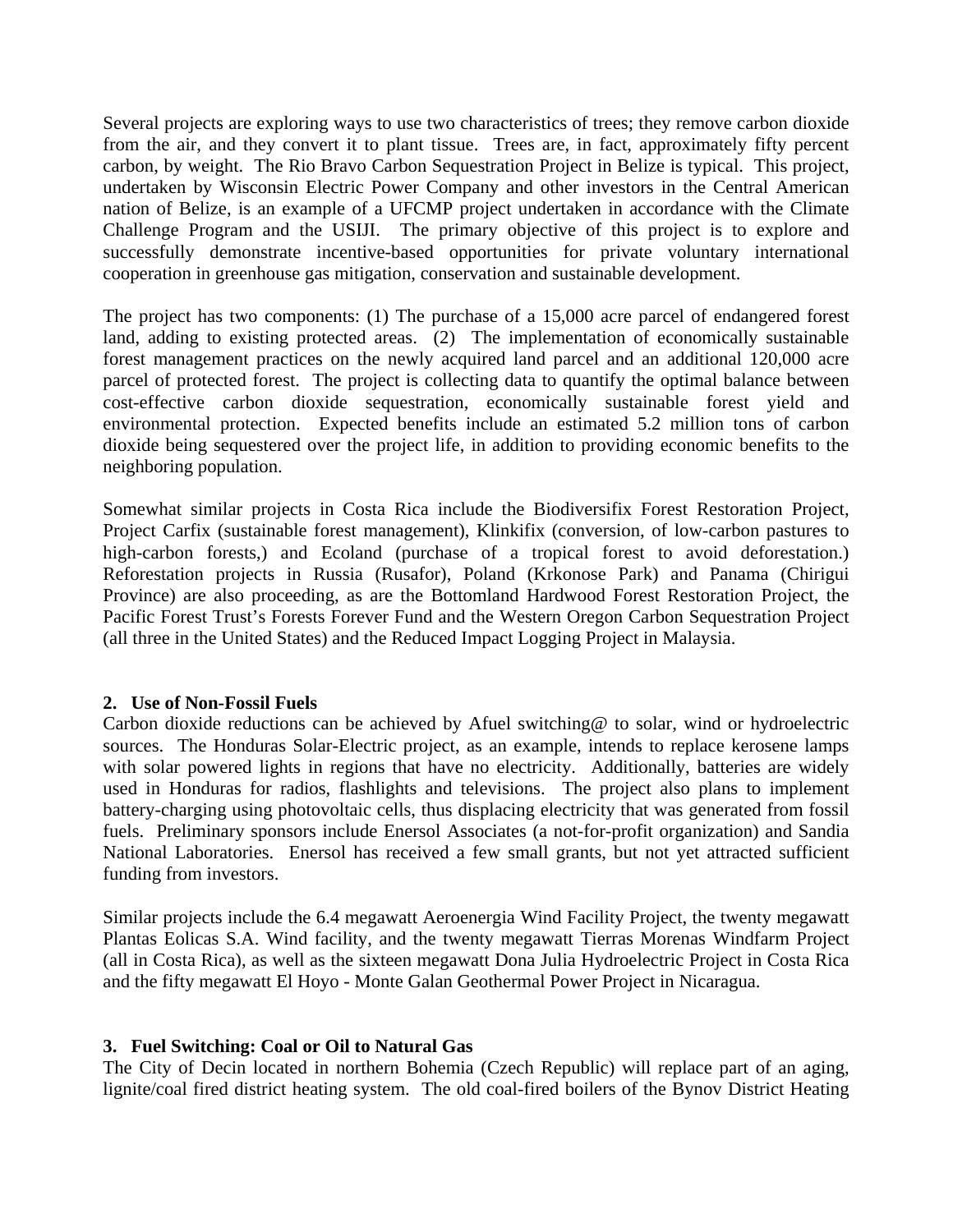Plant will be replaced with more efficient natural gas, and internal combustion engines, including associated exhaust heat recovery equipment to produce hot water, will be installed. The project is expected to reduce greenhouse gas emissions and improve local air quality. The USIJI partners are the Center for Clean Air Policy, Common-wealth Edison Company, Inc. and Wisconsin Electric Power Company.

#### **4. Miscellaneous**

Wood wastes produced during sawmill and logging activities are commonly burned in open fields or dumped into rivers. The Bio-Gen Biomass Power Generation Project in Honduras intends to install a forty-five megawatt waste-to-energy plant, over several years, in three stages. The logic is that since the wood is currently burned, any electricity that will be generated will save the fuel currently used to generate power, and hence reduce carbon dioxide emissions.

The Rusagas: Fugitive Gas Capture Project in Russia is somewhat different from those above. Its intent is to reduce methane emissions at natural gas compressor stations by improving valvesealing practices, and includes maintenance and training components.

### **POSSIBILITIES**

A project that could meet the criteria for a USIJI project is one in which a thermal power plant that will emit carbon dioxide, and whose justification is solely financial, is combined with a reforestation program or an improved forest management component that provides sufficient carbon dioxide sequestration so that there is a net reduction in overall carbon dioxide emissions. This is the ultimate aim of the Rio Bravo and similar projects.

This type of project, while commendable, will not come close to providing the emission reductions possible by upgrading or replacing inefficient heating or power plants, or by substituting fuels. The following are typical carbon dioxide emissions for a single five-hundred megawatt thermal power plant, for each fuel type:

| <b>FUEL</b> | $CO2$ EMISSIONS (tons/yr) |
|-------------|---------------------------|
| Gas         | 2,200,000                 |
| Oil         | 3,100,000                 |
| Coal        | 5,200,000                 |

A forest can typically sequester approximately 0.7 tons of carbon per acre per year. It will thus be necessary to plant approximately one to two million acres of new forest to offset CO2 emissions from a single typical 500 megawatt power plant. Absent government mandates, this simply will not occur. Slowing the rate of deforestation throughout the world is a far more practical approach to carbon sequestration.

A more significant example of a realistic project that will reduce greenhouse gas emissions while providing benefits to a host country is the construction of a modern efficient power plant to replace an older less efficient station, as in the City of Decin. Increased efficiency will lead to a lower fuel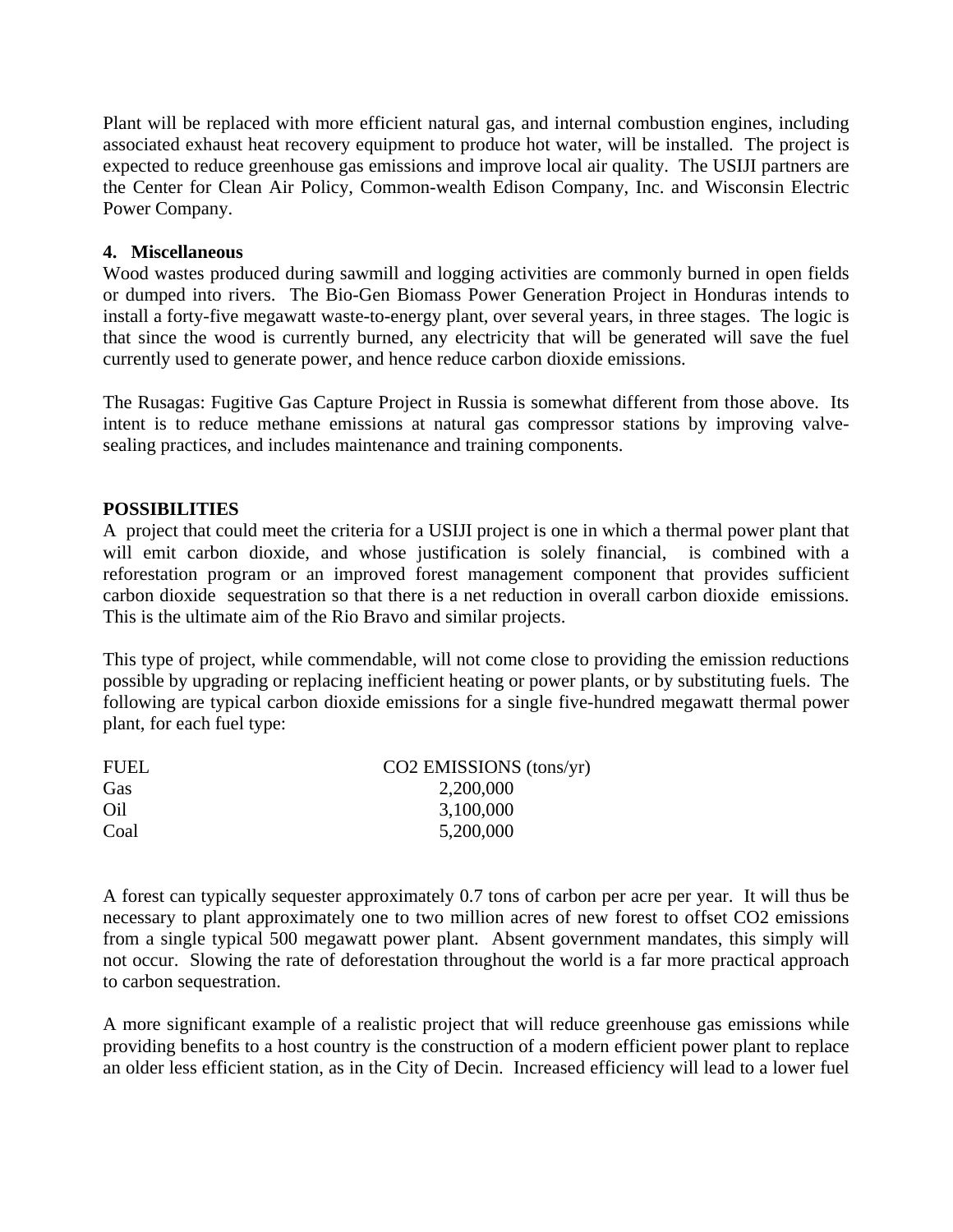consumption, and hence lower carbon dioxide emissions. The amount of the reduction may possibly be registered and used as a credit, subject to meeting the Additionality requirement.

Another means of reducing carbon dioxide emissions is the replacement of coal by oil, or even better with natural gas. Replacing oil with natural gas will, likewise, reduce carbon dioxide emissions. The amount of the reduction may then be registered and used as a credit, subject again to meeting the Additionality criteria. This is another goal of the City of Decin and similar projects.

Electric power project developers will undoubtedly feel more comfortable, and have substantial experience, with plant upgrading and fuel-switching then with planting trees.

#### **REALITIES**

Unless many thousand megawatts of new electric generation capacity are installed, hundreds of millions of people throughout central and western China, central India and Pakistan, as well as much of Africa and the Mideast will be denied the higher living standards they might otherwise have, and are increasingly demanding. The reality is that the major alternate, nuclear power, is not economical and very difficult to site throughout the world. Hydroelectric power generation is a viable option in certain situations, but is fraught with environmental and social problems, often including resettlement of large local populations. Other options such as solar or wind power will never progress beyond small niche uses; fossil fuel fired generation is the only practical way available to meet the massive additional demands that need to be satisfied. And combustion of fossil fuels inescapably produces carbon dioxide.

Studies by others have confirmed Dynalytics' preliminary cost estimates that removing carbon dioxide from flue gases will increase electric generation costs by thirty to fifty percent; an amount that would be devastating to most economies.

#### **CONCLUSION**

Dynalytics has concluded that, with the possible exceptions of generation efficiency improvements and/or fuel switching, there is nothing that individual electric power project developers, or even the private electric power industry, can do that will have even a faintly noticeable impact on carbon dioxide emissions. Any meaningful reductions will arise from governmental forces such as carbon taxes, legislated emission caps, insistence on nuclear power, and the like. These will, of course, bring strongly negative economic impacts to power generation, and particularly affect the newly emerging countries. Better demand side management and government-mandated efficiency standards for major electric consuming devices such as refrigerators, motors, compressors and light bulbs can certainly help to some extent.

#### **A MORE PROMISING FOCUS**

Fuel usage for power generation and transportation are approximately equal in the industrialized countries, with their large number of private automobiles and trucks. On a more positive note, therefore, Dynalytics believes that forestalling emission increases from automobiles and trucks by